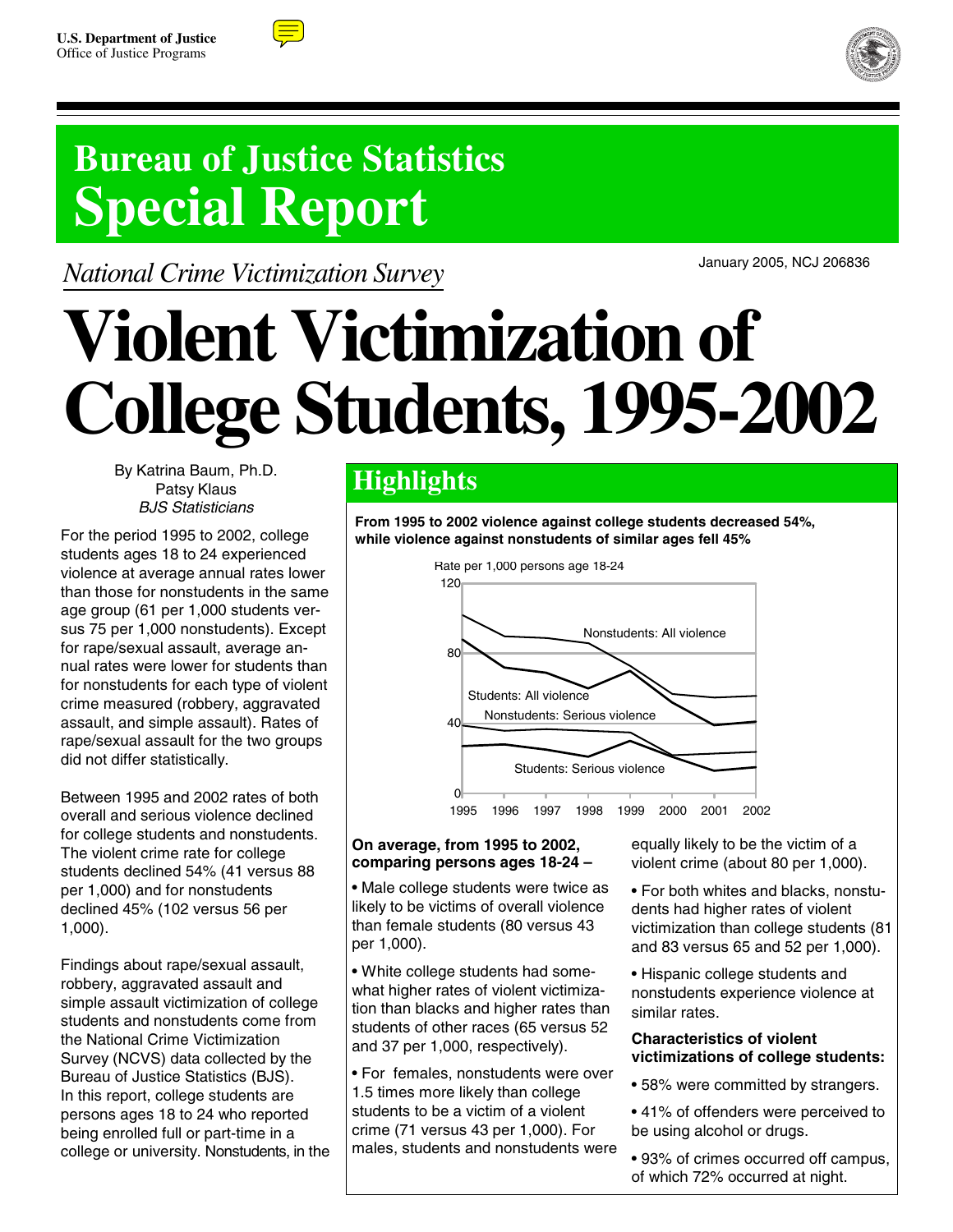|  | Table 1. Violent victimization rates of college students and nonstudents, by type of crime, 1995-2002 |  |
|--|-------------------------------------------------------------------------------------------------------|--|
|  |                                                                                                       |  |

|                    |              | Violent crime |          | Rape/sexual assault |              | Robbery      |          | Aggravated assault                                          |              | Simple assault |              | Serious violent crime <sup>a</sup> |
|--------------------|--------------|---------------|----------|---------------------|--------------|--------------|----------|-------------------------------------------------------------|--------------|----------------|--------------|------------------------------------|
|                    | College      | Non-          | College  | Non-                | College      | Non-         | College  | Non-                                                        | College      | Non-           | College      | Non-                               |
| Year               | students     | students      | students | students            | students     | students     | students | students                                                    | students     | students       | students     | students                           |
| 1995               | 87.7         | 101.6         | 4.3      | 4.4                 | 8.4          | 12.2         | 14.5     | 22.2                                                        | 60.5         | 62.8           | 27.3         | 38.8                               |
| 2002               | 40.6         | 56.1          | 3.3      | 4.1                 | $2.9*$       | 6.8          | 9.1      | 13.2                                                        | 25.3         | 32.0           | 15.3         | 24.1                               |
| Average            |              |               |          |                     |              |              |          |                                                             |              |                |              |                                    |
| annual             | 60.7         | 75.3          | 3.8      | 4.1                 | 5.0          | 9.5          | 13.5     | 17.7                                                        | 38.4         | 44.1           | 22.3         | 31.3                               |
| Percent<br>change, |              |               |          |                     |              |              |          |                                                             |              |                |              |                                    |
| 1995-02            | $-53.7\%$ ** | $-44.8\%$ **  | $-23.3%$ | $-7.0%$             | $-65.7\%$ ** | $-44.1\%$ ** |          | $-37.1\%$ <sup><math>+</math></sup> $-40.5\%$ <sup>**</sup> | $-58.1\%$ ** | $-49.1\%$ **   | $-43.8\%$ ** | $-37.9%$ **                        |

\*\*The difference from 1995 to 2002 is at the 95%-significance level. ‡ The difference from 1995 to 2002 is at the 90%-significance level.

a Serious violent crime includes rape/sexual assault, robbery, and aggravated assault.

same age category, did not attend a college or university but may have attended another type of school.

#### **College student and nonstudent victimization trends, 1995-2002**

Declines in the rates of overall violent victimization for the period 1995-2002 were of similar magnitude for both students and nonstudents, down 54% and 45%, respectively (table 1). The rate of aggravated assault against college students declined marginally over the period, while the rate of rape/sexual assault was not significantly lower.

During the period 1995-2002 for nonstudents, the rates of all measured violent crimes declined except for rape/sexual assault.

Rates of serious violent crime (rape/ sexual assault, robbery, and aggravated assault) declined from 1995 to 2002 for both students and nonstudents.



#### **The National Crime Victimization Survey**

The NCVS is the Nation's primary source of information on the frequency, characteristics, and consequences of criminal victimization. One of the largest continuous household surveys conducted by the Federal Government, the NCVS collects information about crimes both reported and not reported to police.

The survey provides the largest national forum for victims to describe their experiences of victimization, the impact of crime, and the characteristics of violent offenders.

This report presents estimates of crime against college students. Questions were added to the NCVS in 1995 to obtain information on college enrollment.

For the current overall estimates of criminal victimization in the United States, see Criminal Victimization, 2003, <www.ojp.usdoj.gov/bjs/abstract/cv03.htm>. Other findings from the NCVS are also on the BJS website.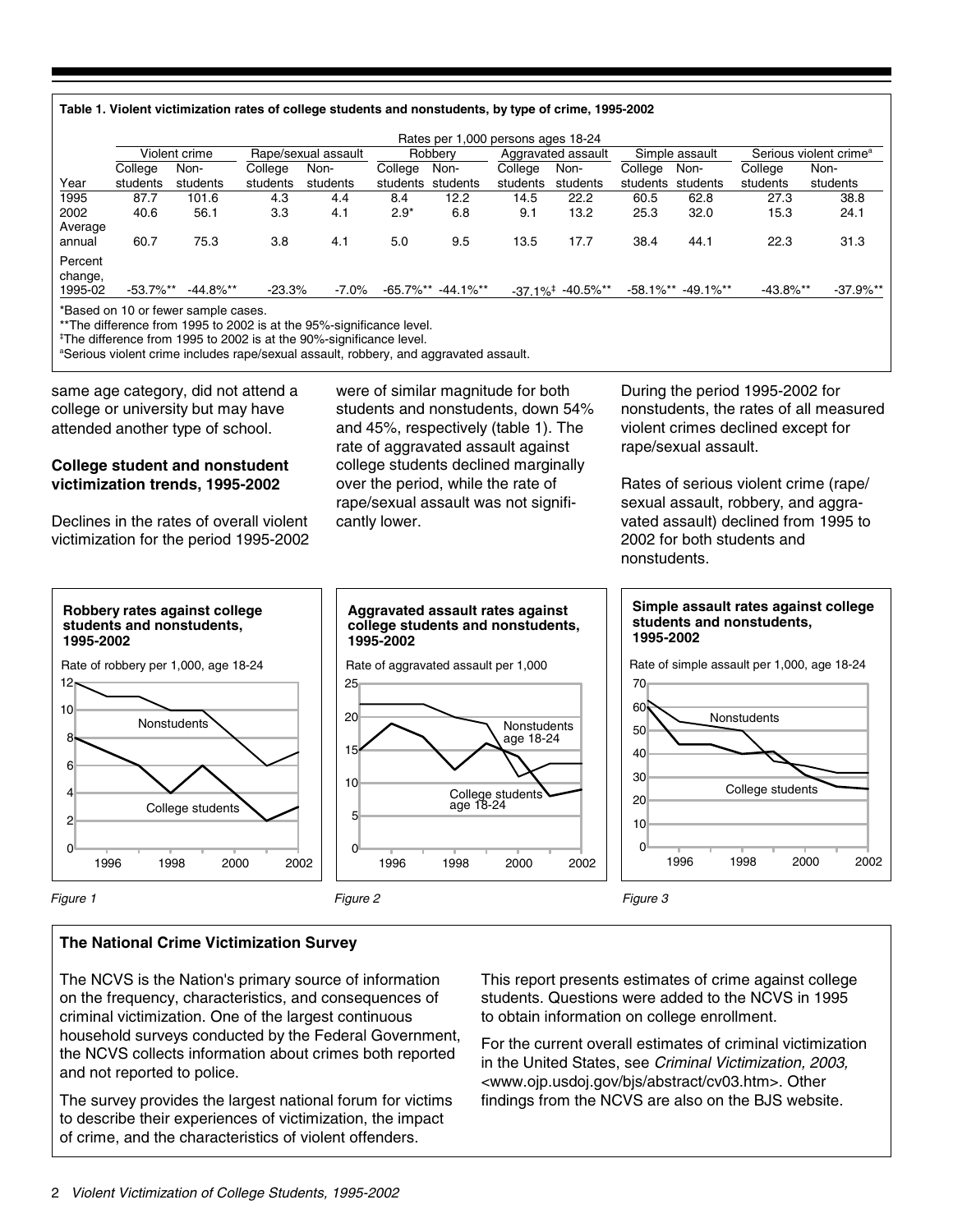#### **Characteristics of violent crime victims, 1995-2002**

#### College students

On average annually between 1995 and 2002, about 7.9 million people from ages 18 to 24 were enrolled fullor part-time in a college or university. These college students experienced robbery, overall violence, and serious violence at rates lower than those of nonstudents of similar ages (table 2). Simple assault accounted for 63% of violent victimizations against college students, while rape/sexual assault accounted for about 6%.

#### Gender

The average annual rate of overall violent crime against female college students (43 per 1,000) was nearly half that of male college students (80 per 1,000). Among nonstudents, overall violence rates against females were

#### **Violent victimization of female college students and nonstudents ages 18-24, 1995-2002**



#### Figure 4

lower than those for males but with a smaller difference than among students (71 versus 79 per 1,000).

Male college students and nonstudents of similar ages were victims of both overall violent crime and aggravated

assault at similar rates. For robbery and simple assault, male nonstudents were more likely than students to be victims.

The average annual violent victimization rate for female college students was lower than the rate for female nonstudents (43 and 71 per 1,000 persons, respectively) (table 2 and figure 4). Female college students were less likely than female nonstudents to be victims of aggravated assault, robbery, simple assault, and overall serious violence. Female college students were somewhat less likely than nonstudents to be the victim of a rape/sexual assault.

#### Race/ethnicity

White students and students of other races— American Indians, Alaska Natives, Asians, and Pacific Islanders considered together — had lower average rates of overall violent victimization than nonstudents. The violent victimization rate of black students was somewhat lower than that of black nonstudents. For Hispanics the violent victimization rates of students and nonstudents were nearly identical.

#### **Table 2. Violent victimization of persons ages 18-24, by type of crime and victims' student status, gender, race, and ethnicity, 1995-2002**

|                                          |            | Average annual rates per 1,000 persons ages 18-24 |         |         |         |               |         |
|------------------------------------------|------------|---------------------------------------------------|---------|---------|---------|---------------|---------|
|                                          |            |                                                   | Rape/   |         | Aggra-  |               | Serious |
| Victims of                               |            | Violent                                           | sexual  |         | vated   | Simple        | violent |
| violence                                 | Population | crime                                             | assault | Robbery | assault | assault crime |         |
| <b>College students</b>                  | 7,894,930  | 60.7                                              | 3.8     | 5.0     | 13.5    | 38.4          | 22.3    |
| Gender                                   |            |                                                   |         |         |         |               |         |
| Male                                     | 3,796,380  | 80.2                                              | 1.4     | 7.4     | 21.4    | 49.9          | 30.2    |
| Female                                   | 4,098,550  | 42.7                                              | 6.0     | 2.7     | 6.2     | 27.7          | 15.0    |
| Race/ethnicity <sup>a</sup>              |            |                                                   |         |         |         |               |         |
| White                                    | 5,592,920  | 64.9                                              | 4.0     | 4.4     | 13.2    | 43.3          | 21.6    |
| <b>Black</b>                             | 934,160    | 52.4                                              | $3.2*$  | 8.7     | 15.6    | 24.9          | 27.5    |
| Other                                    | 580,700    | 37.2                                              | $2.1*$  | 7.0     | 9.8     | 18.4          | 18.8    |
| Hispanic                                 | 811,370    | 56.1                                              | $4.6*$  | $2.8*$  | 15.4    | 33.4          | 22.8    |
| <b>Non-students</b>                      | 17,947,440 | 75.3                                              | 4.1     | 9.5     | 17.7    | 44.1          | 31.3    |
| Gender                                   |            |                                                   |         |         |         |               |         |
| Male                                     | 9,143,340  | 79.2                                              | $0.4*$  | 12.4    | 22.4    | 44.0          | 35.2    |
| Female                                   | 8,804,110  | 71.3                                              | 7.9     | 6.4     | 12.9    | 44.1          | 27.2    |
| Race/ethnicity <sup>a</sup>              |            |                                                   |         |         |         |               |         |
| White                                    | 11,237,850 | 81.2                                              | 4.5     | 7.5     | 17.6    | 51.6          | 29.6    |
| <b>Black</b>                             | 2,656,380  | 83.2                                              | 4.9     | 16.7    | 22.5    | 39.1          | 44.1    |
| Other                                    | 662,970    | 43.1                                              | $3.6*$  | 7.5     | 12.1    | 20.0          | 23.1    |
| Hispanic                                 | 3,390,240  | 55.9                                              | 1.9     | 10.8    | 15.7    | 27.5          | 28.4    |
| * Peacod an $10$ ar faular sample assess |            |                                                   |         |         |         |               |         |

Based on 10 or fewer sample cases.

a For this report, all racial categories do not include Hispanics. "Other" includes Asians, Native Hawaiians, Pacific Islanders, Alaska Natives, and American Indians considered together.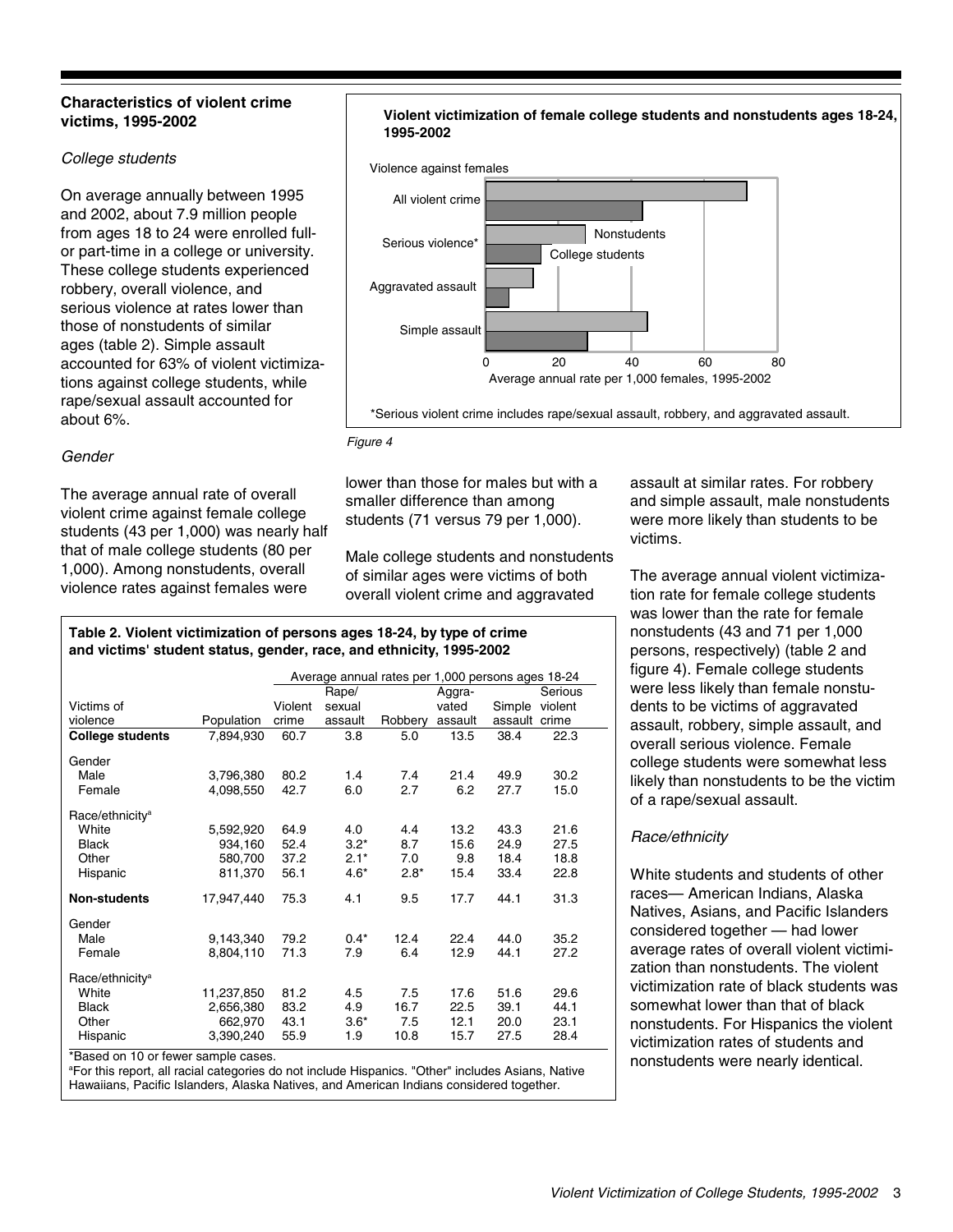| Table 3. Violent victimization of college students, by offender characteristics and type of crime, 1995-2002 |  |  |
|--------------------------------------------------------------------------------------------------------------|--|--|
|--------------------------------------------------------------------------------------------------------------|--|--|

|                                                             |         | Violent crime | Rape/sexual assault |           | Robberv |          |        | Aggravated assault |         | Simple assault |
|-------------------------------------------------------------|---------|---------------|---------------------|-----------|---------|----------|--------|--------------------|---------|----------------|
| Offender                                                    |         | Percent       |                     | Percent   |         | Percent  |        | Percent            |         | Percent        |
| characteristics                                             | Number  | of total      | Number              | of total  | Number  | of total | Number | of total           | Number  | of total       |
| Relationship<br>to victim                                   |         |               |                     |           |         |          |        |                    |         |                |
| Known                                                       | 185,250 | 38.7%         | 23,630              | 78.5%     | 6,120   | 15.6%    | 32,720 | 30.7%              | 122,780 | 40.5%          |
| Stranger                                                    | 278,030 | 58.0          | 5,700               | 18.9      | 31,870  | 81.2     | 67,080 | 62.9               | 173,370 | 57.2           |
| Don't know                                                  | 15,870  | 3.3           | 770*                | $2.6*$    | 1,280*  | $3.3*$   | 6,870  | 6.4                | 6,930   | 2.3            |
| <b>Perceived use</b><br>of drugs and/or<br>alcohol<br>Using | 196,560 | 41.0%         | 12,120              | 40.3%     | 9,790   | 24.9%    | 47,060 | 44.1%              | 127,580 | 42.1%          |
| Not using                                                   | 104,500 | 21.8          | 11,480              | 38.1      | 6,430   | 16.4     | 15,540 | 14.6               | 71,050  | 23.4           |
| Don't know                                                  | 178,090 | 37.2          | 6,500               | 21.6      | 23,060  | 58.7     | 44,070 | 41.3               | 104,450 | 34.5           |
| Gang<br>membership                                          |         |               |                     |           |         |          |        |                    |         |                |
| Gang member                                                 | 26,560  | 5.5%          | $390*$              | $1.3\%$ * | 1,900   | 4.8%     | 9,950  | 9.3%               | 14,320  | 4.7%           |
| Not a member                                                | 264,700 | 55.2          | 22,640              | 75.2      | 10,990  | 28.0     | 52,130 | 48.9               | 178,940 | 59.0           |
| Don't know                                                  | 187,880 | 39.2          | 7,070               | 23.5      | 26,390  | 67.2     | 44,590 | 41.8               | 109,830 | 36.2           |

In a comparison of students alone, non-Hispanic whites were more likely than other races to be victims of overall violence or simple assault. Black students were somewhat more likely than white students to suffer a simple assault. For all other crimes measured for college students, no differences in victimization rates were detected between racial groups.

Among nonstudents, non-Hispanic whites and blacks were equally likely to be victims of overall violence. Both whites and blacks had higher rates of overall violence than nonstudents of other races and Hispanics. Except for robbery among the specific types of crime experienced by nonstudents, there were no measurable differences between the races. Black nonstudents were twice as likely as whites to be the victim of a robbery.

#### **Characteristics of offenders in violent crime against college students, 1995-2002**

Victim-offender relationship

Except for rape/sexual assault, college students were most often violently victimized by people they did not know (table 3). Victims of rape/sexual assault were about 4 times more likely to be victimized by someone they knew than by a stranger.

Eight of ten robberies of college students were committed by strangers, compared to about 6 of 10 assaults and about 2 of 10 rapes/sexual assaults.

#### Drug and alcohol use

About 4 in 10 violent crimes against college students were committed by offenders who were perceived by victims to be using drugs or alcohol. A similar proportion (37%) was unsure whether the offenders were using drugs or alcohol. A higher percentage of college students victimized by aggravated assault or simple assault perceived their offenders as more likely to be using drugs or alcohol.

Among students who were robbed, about twice as many students did not know whether the offender was using drugs or alcohol (59%) compared to students who could say drugs or alcohol were either involved (25%) or not involved (16%). Among victims of rape/sexual assault, there was no difference in the percentages of victims of offenders perceived to be using drugs or alcohol and those who were not (40% versus 38%).

#### Gang membership

Overall, about 1 in 18 victims of violent crime believed the offender to be a member of a gang. Of the rest, 55% did not perceive the offenders to be involved in a gang, and 39% did not know. Gangs were less likely to be involved, according to students' perceptions, in overall violence (6%) or simple assault (5%) than they were in aggravated assault (9%). Students were equally likely to report gang members were involved in simple assault or robbery. Over two-thirds of student victims of robbery reported they did not know whether the offender was in a gang.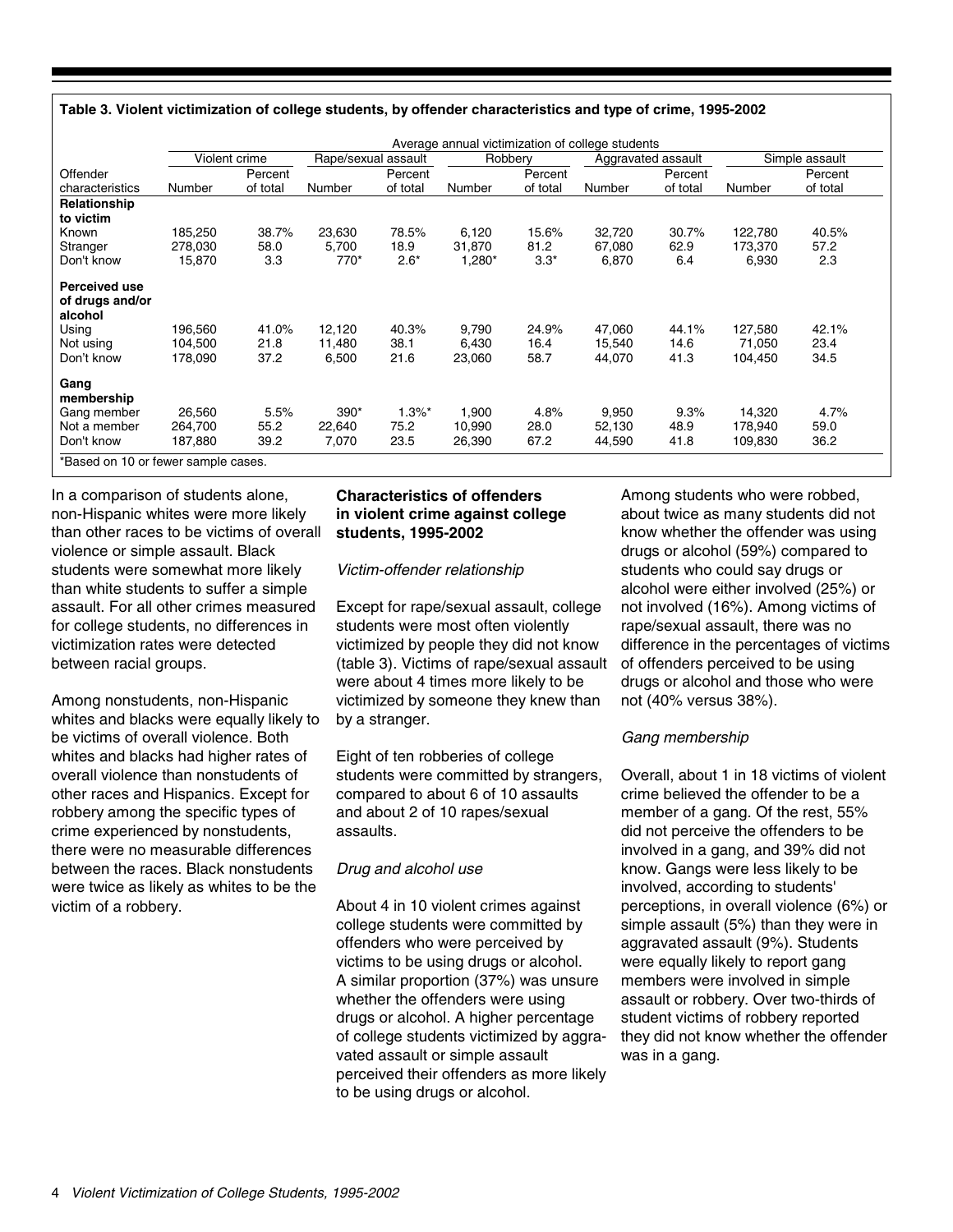#### **Characteristics of criminal events against college students, 1995-2002**

#### Location and time

College students were more likely to be violently victimized off campus than on campus between 1995 and 2002. This was true for both students who lived on campus (85%) and those living off campus (95%). Overall, about 9 out of 10 students were victimized off campus.

|                   | Percent of victimiza-<br>tions, 1995-2002 |        |  |
|-------------------|-------------------------------------------|--------|--|
| Living in         | Off                                       | On     |  |
| college dormitory | campus                                    | campus |  |
| Total             | 92.9%                                     | 7.1%   |  |
| Yes               | 85.2                                      | 14.8   |  |
| N٥                | 94.8                                      | 5.2    |  |

#### **Table 4. Violent victimization of college students, by location and time of crimes, 1995-2002**

| Location<br>characteristics                         | Average<br>annual<br>number | Percent<br>of all<br>crimes |
|-----------------------------------------------------|-----------------------------|-----------------------------|
| <b>Location of incident</b><br>Open area/on street/ |                             |                             |
| public transportation                               | 115,990                     | 24.2%                       |
| Commercial place                                    | 87,420                      | 18.2                        |
| In/at/near home of<br>friend/relative/              |                             |                             |
| neighbor                                            | 81,940                      | 17.1                        |
| Victim's home                                       | 51,580                      | 10.8                        |
| Parking lot/garage                                  | 42,880                      | 9.0                         |
| Near victim's home                                  | 38,270                      | 8.0                         |
| School                                              | 32,750                      | 6.8                         |
| Other                                               | 28,330                      | 5.9                         |
| Off campus                                          |                             |                             |
| Day (6 a.m. - 6 p.m.)                               | 112,930                     | 25.5%                       |
| Night (6 p.m. - 6 a.m.)                             | 319,260                     | 72.0                        |
| On campus<br>Day (6 a.m.-6 p.m.)                    | 18,160                      | 56.1%                       |
| Night (6 p.m.-6 a.m.)                               | 12,480                      | 38.5                        |

The most common locations for violent victimizations against college students were in an open area or street or on public transportation (24%), in a commercial place (18%) or in or near a friend's, neighbor's or relative's home (17%) (table 4). Violent crimes off campus were more likely to occur in the evening or at night (6 p.m.– 6 a.m.) than during the day (72% versus 25%). Among violent crimes that occurred on campus, 56% occurred during the day (6 a.m. – 6 p.m.).

#### Presence of a weapon

About two-thirds of college students victimized by violence said that the offender(s) did not have a weapon

(table 5). Nine percent of violent victimizations involved offenders armed with firearms; 7% were committed with knives; and 10% were committed with other types of weapons, such as a blunt object. The remainder did not know the type of weapon or if a weapon was used.

For rape/sexual assault victimizations, 87% of students said there was no weapon involved, compared with 38% for robberies. The most common weapon type used in a robbery was a firearm (31%) followed by a knife (19%). About 1 out of 9 assaults were committed with some type of weapon other than a firearm or knife.

#### **Table 5. Weapons present in violent crimes against college students, by type of crime and type of weapon, 1995-2002**

|                                 |               |         |          | Rape/sexual              |          |         |          |         |
|---------------------------------|---------------|---------|----------|--------------------------|----------|---------|----------|---------|
| Presence of                     | Violent crime |         | assault  |                          | Robbery  |         | Assault  |         |
| weapon                          | Number        | Percent | Number   | Percent                  | Number   | Percent | Number   | Percent |
| Total                           | 479.140       | 100%    | 30.110   | 100%                     | 39.280   | 100%    | 409.760  | 100%    |
| No weapon                       | 315.680       | 65.9    | 26,180   | 87.0                     | 15.000   | 38.2    | 274.510  | 67.0    |
| Weapon                          |               |         |          |                          |          |         |          |         |
| Firearm                         | 42.890        | 9.0     |          |                          | 12,180   | 31.0    | 30.710   | 7.5     |
| Knife                           | 32.100        | 6.7     | 1,220*   | $4.1*$                   | 7.340    | 18.7    | 23.540   | 5.7     |
| Other                           | 46.640        | 9.7     | --       | $\overline{\phantom{m}}$ | $2.490*$ | $6.3*$  | 44.160   | 10.8    |
| Type unknown                    | $4.440*$      | $0.9*$  | $400*$   | $1.3*$                   | --       | $- -$   | $4.040*$ | $1.0*$  |
| Don't know                      | 37.380        | 7.8     | $2.300*$ | $7.6*$                   | $2,280*$ | $5.8*$  | 32,800   | 8.0     |
| --Represents or rounds to zero. |               |         |          |                          |          |         |          |         |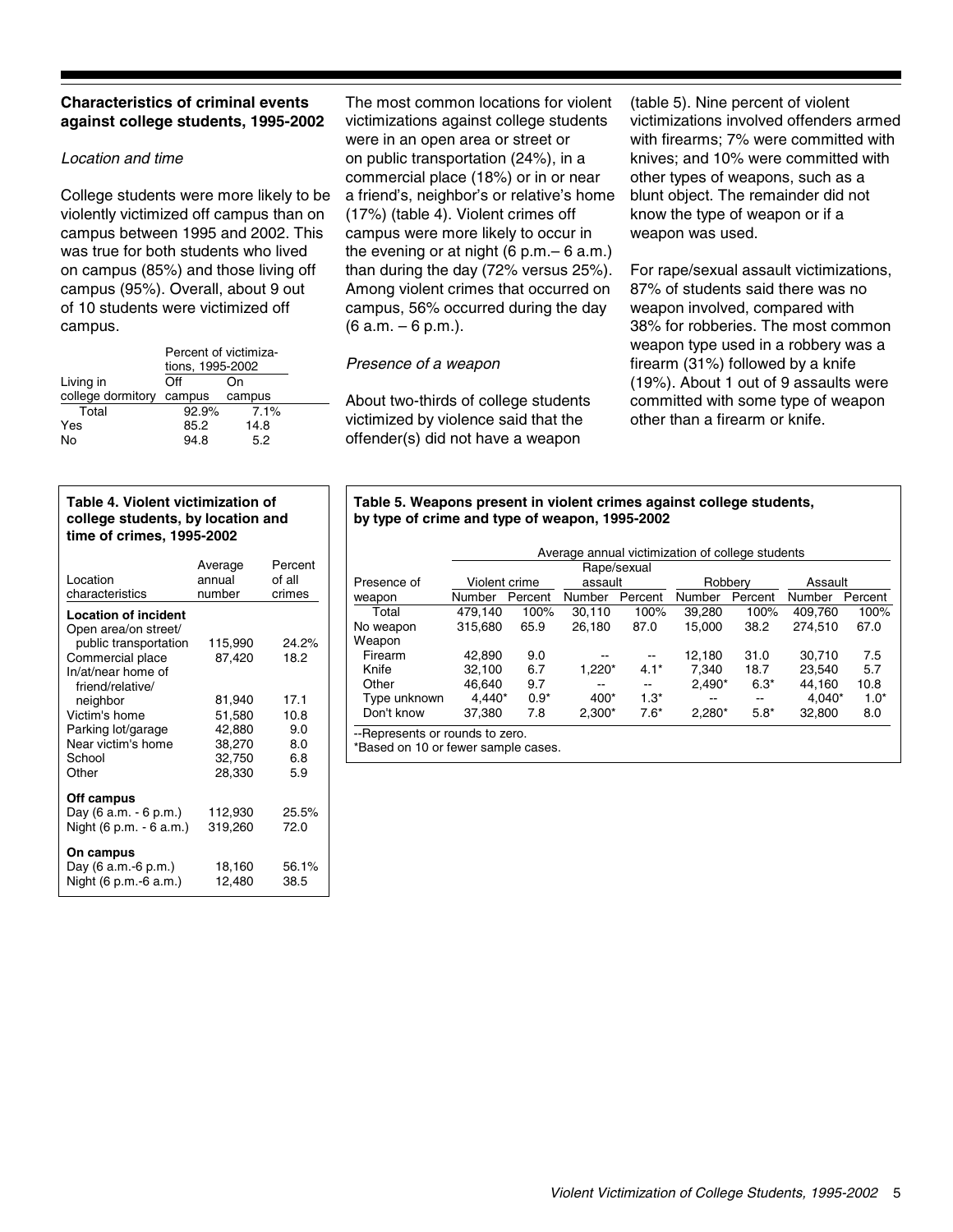#### **Table 6. Violent crime injuries and their treatment, by student status of victims, 1995-2002**

|                                                                                                                                                  | Percent of all<br>violence        |             |  |  |
|--------------------------------------------------------------------------------------------------------------------------------------------------|-----------------------------------|-------------|--|--|
|                                                                                                                                                  | College Non-<br>students students |             |  |  |
| Type of injury                                                                                                                                   |                                   |             |  |  |
| Not injured<br>Injured                                                                                                                           | 75.2%                             | 68.8%       |  |  |
| Serious injury<br>Rape/sexual assault                                                                                                            | 3.0                               | 3.9         |  |  |
| without additional injury<br>Minor injuries only                                                                                                 | 2.2<br>19.6                       | 1.6<br>25.5 |  |  |
| <b>Type of treatment</b>                                                                                                                         |                                   |             |  |  |
| Injured, not treated<br>Injured, treated                                                                                                         | 59.2%                             | 58.2%       |  |  |
| At scene or home                                                                                                                                 | 15.4                              | 14.7        |  |  |
| Doctor's office or clinic<br>Hospital/ED                                                                                                         | 6.2                               | 4.7         |  |  |
| Not admitted                                                                                                                                     | 15.2                              | 18.5        |  |  |
| Admitted                                                                                                                                         | $1.4*$                            | 2.5         |  |  |
| Other locale                                                                                                                                     | $2.6*$                            | $0.9*$      |  |  |
| Don't know                                                                                                                                       |                                   | $0.3*$      |  |  |
| Note: Percentages for types of treatment<br>are based on injured victims only.<br>$-1$ ess than $.05\%$ .<br>*Based on 10 or fewer sample cases. |                                   |             |  |  |

Injuries and medical treatment

About 25% of college student victims of violence and 31% of nonstudent victims were injured during the victimization (table 6). Minor injuries were the most common type of injury for both groups, but 3% of student victims and 4% of nonstudent victims suffered a serious injury.

In 60% of the violent victimizations of college students that resulted in an injury, the victim did not receive treatment. Among injured college students, 15% received treatment at the scene or at home, and 15% were treated in a hospital or emergency room but were not admitted.

Among nonstudents, 58% of the victimizations resulting in an injury were not treated. The most common type of treatment among nonstudents who were injured was in a hospital or emergency room without being admitted (19%). Fifteen percent of injured nonstudents were treated at the scene or home, and 3% were admitted to a hospital for treatment.

#### **Table 7. Reasons for not reporting violent victimization to police, by student status of victims, 1995-2002**

|                              | violence     | Percent of all    |
|------------------------------|--------------|-------------------|
| Reasons for                  | College Non- |                   |
| not reporting                |              | students students |
| Reported                     |              | 35.2% 46.9%       |
| Not reported                 |              |                   |
| Private or personal matter   | 30.7         | 26.8              |
| Minor crime/no loss          | 24.7         | 19.1              |
| Reported to another official | 8.5          | 9.3               |
| Fear of reprisal             | 2.5          | 5.1               |
| Protect offender             | 3.1          | 4.0               |
| Not clear a crime occurred   | 4.2          | 2.3               |
| Lack of proof                | 4.5          | 3.7               |
| Inconvenient                 | 2.5          | 2.9               |
| Police will not bother       | 2.4          | 4.0               |
| Child offender               | 0.6          | 0.5               |
| Police inefficient           | 0.5          | 22                |
| Police bias                  | 0.2          | 1.1               |
| Property unrecoverable       |              | 0.8               |
| Other reason given           | 15.7         | 18.3              |
| --Less than .05%.            |              |                   |

Reporting to the police

The police were informed in about 35% of violent victimizations against college students. Victimizations of nonstudents (47%) were more likely to be reported than those of college students (table 7). The most common reasons given by college students for not reporting to the police were that the violence was a private or personal matter (31%) and that the crime was minor or resulted in no loss (25%). Among nonstudents about 1 of 4 crimes were not reported to police because they were a private or personal matter.

#### **Activity at time of victimization, 1995-2002**

#### **Daytime**

Working was the most common activity in which students were engaged at the time they were victimized during the day (6 a.m. to 6 p.m.). Student victims were somewhat more likely than nonstudent victims to report they were working when victimized. Seven percent of the college students were victimized while going to or from school.

#### **Table 8. Activity at time of violent victimization, by time of day and student status of victims, 1995-2002**

|                                  | violence | Percent of all |
|----------------------------------|----------|----------------|
| Activity at                      | College  | Non-           |
| time of victimization            | students | students       |
| <b>Day</b> (6 a.m. $-$ 6 p.m.)   | 100%     | 100%           |
| Working                          | 21.4     | 16.7           |
| To/from work                     | 2.4      | 3.9            |
| To/from school                   | 7.2      | 2.5            |
| To/from other place              | 10.0     | 9.4            |
| Shopping/errands                 | 5.4      | 4.8            |
| Attending school                 | 6.2      | 5.0            |
| Leisure activity                 |          |                |
| away from home                   | 15.5     | 18.6           |
| Sleeping                         | $0.5*$   | 1.3            |
| Other activities at home         | 15.5     | 22.5           |
| Other                            | 7.7      | 7.5            |
| Do not know activity             | $0.6*$   | $0.4*$         |
| <b>Night</b> $(6 p.m. - 6 a.m.)$ | 100%     | 100%           |
| Working                          | 7.6      | 8.9            |
| To/from work                     | 3.1      | 4.1            |
| To/from school                   | $1.1*$   | $0.5*$         |
| To/from other place              | 11.8     | 8.7            |
| Shopping/errands                 | 2.3      | 3.0            |
| Attending school                 | $0.7*$   | $0.1*$         |
| Leisure activity                 |          |                |
| away from home                   | 48.7     | 37.4           |
| Sleeping                         | 2.3      | 3.5            |
| Other activities at home         | 9.5      | 19.3           |
| Other                            | 6.4      | 7.0            |
| Do not know activity             | $0.1*$   | $0.3*$         |

Note: Excludes those who did not know the time when the violent victimization occurred. \*Based on 10 or fewer sample cases.

Nonstudent victims were more likely than students to have been involved in other activities at home when they were violently victimized during the day. College students were most likely to be the victim of a violent crime during the day while working, while engaged in leisure activities away from home, or while at home.

#### Nighttime

The most common activity at night associated with victimization among both college students and nonstudents was involvement in a leisure activity away from home. Forty-nine percent of the victimized college students, compared to 37% of the nonstudent victims, were involved in leisure activities at the time of the crime.